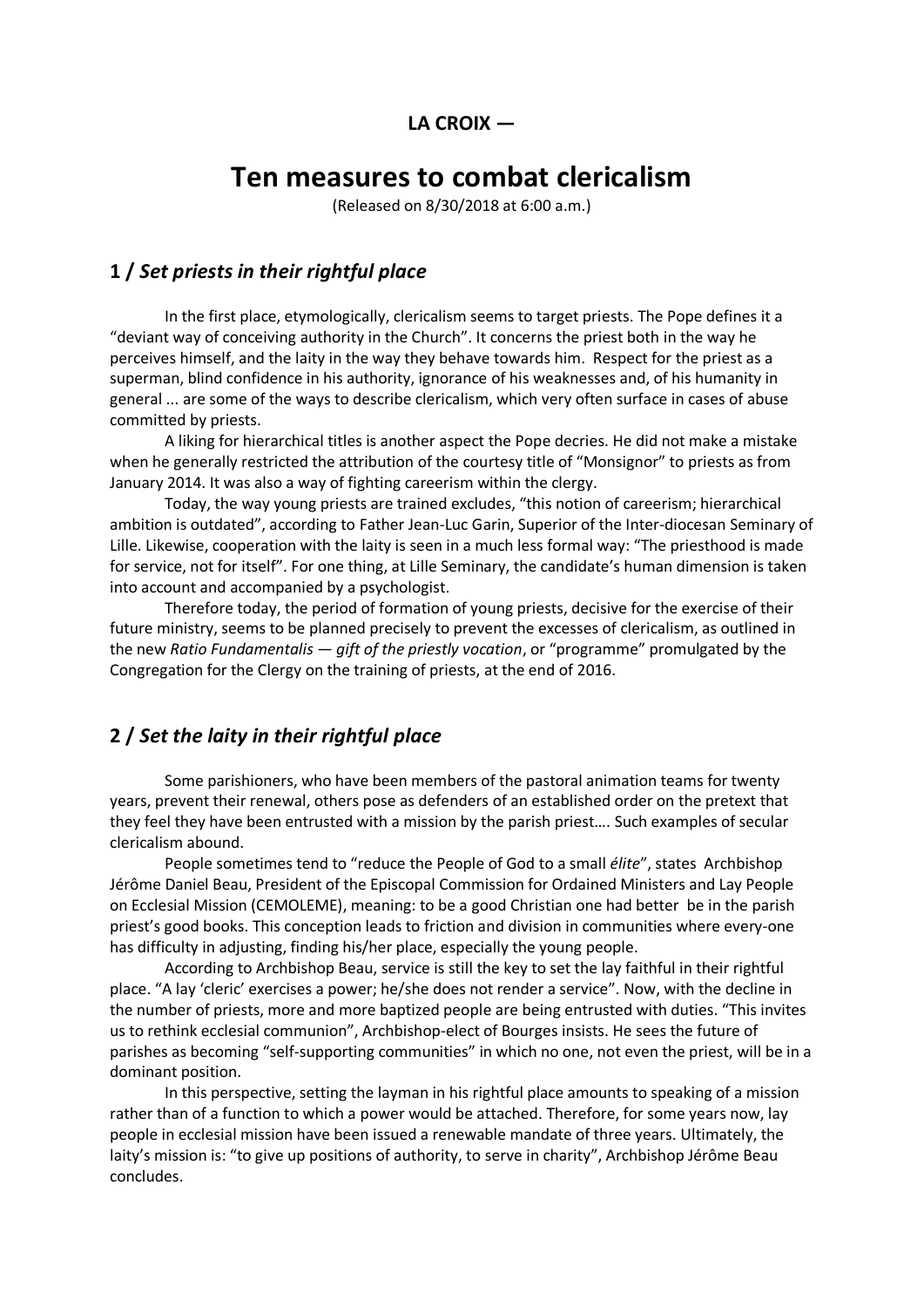# **3** */ Recall the equality of all through Baptism*

"It is quite clear that all Christians in any state or walk of life are called to the fullness of the Christian life", the Second Vatican Council affirmed (*Lumen Gentium*, Ch. V, n. 40). In this sense, Jesuit theologian Christoph Theobald, teacher at the Centre Sèvres, recalls, "baptism establishes a fundamental principle of equality among all the baptized, and this prevails over all the rest". Vatican II also asserted that all the baptized have the "*sensus fidae*" and that this gives them certain rights, including the right to assemble. "The faithful can organize themselves into groups as they wish, to read the Gospels or to exercise solidarity", Father Theobald says. "But if it is a question of a private law association, the faithful are not obliged to report what they have done to the clergy".

While acknowledging the real difficulty in living Baptismal equality, Fr. Christoph Theobald observes that this is not specific to the Church: in all sectors of society, a hierarchy is established between specialists and others. "It is easy to mistake clerics for 'religious specialists' and to let them do the work. However, this produces tension, both for the clerics who are overworked**,** and for the faithful who are disappointed at no longer having priests who are available".

This equality of the faithful and the clergy is all the more fundamental since it is based on the relationship of "inverse hierarchy" that Jesus lived. "But not so with you; rather let the greatest among you become as the youngest, and the leader as one who serves", Christ declared after the institution of the Eucharist (Lk 22:26). Because Jesus inversed the hierarchical order, "clerics take second and not first place", says Father Theobald, who likes to use the image of a priest waterdiviner in front of the immense water-tables of the Church and of society. "Let them be the first to be surprised by the fraternal relations and the initiatives of the faithful, before taking the initiative and launching their own projects".

# **4** */ To assume the faults of the Church publicly*

Any Catholic who publicly speaks of the faults of the Church is exposed to two types of reaction. Either he will be congratulated for his courage and his concern for transparency, or he will be blamed for having "hurt" the Church and fuelled the arguments of its detractors; including when it comes to crime.

On the return flight from Ireland, the Pope did not hesitate to point out that the silence started first in the families affected by sexual abuse committed by members of the clergy. "Sometimes it is the parents who cover up the abuse by a priest. They do not believe it, or they convince themselves that it is not true, and the boy or girl is left like that", Francis said, appealing to them: "speaking out, this is important … speak up" (26.07.18).

Precisely, taking refuge in silence, coupled with a form of embarrassment, Pope Francis terms "spiritual corruption", becomes a form of passive complicity. Dominican theologian Véronique Margron, thinks "this conspiracy of silence must really disappear. Such silence, excused both by the mediocre argument of 'not wanting to harm the Church', and by corruption, complicity, is no longer possible". For the moralist, breaking the silence is not enough. "Taking on the faults of the Church is not just asking for forgiveness, it means taking strong action *vis-à-vis* the abusers, on a case-by-case basis, making financial redress for what can be fixed and instituting less opaque procedures. All too often, we do not know what happens to the files of the guilty priests".

#### **5 /** *Organize areas for debate in the Church*

Debate, between lay people or with a priest, means freedom of speech, freedom to express disagreement; a notion explicitly formulated in the Code of Canon Law. A few months ago *La Croix* had wondered about the possibility of debate in the Church (see our edition of 31 January), and had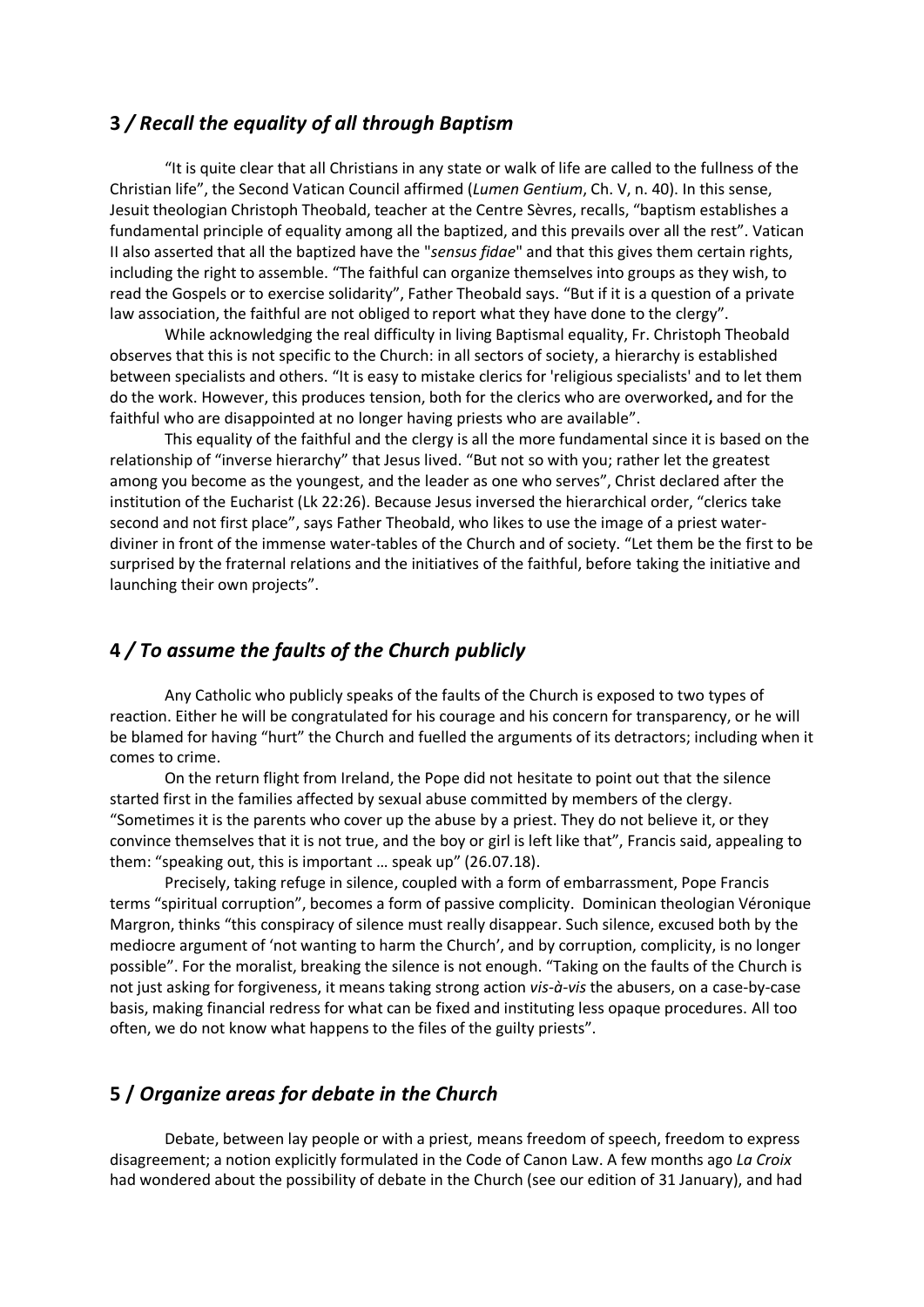noted the lack of a culture of debate among Catholics, and the absence of areas dedicated to its exercise.

This lack is undoubtedly linked to the pyramidal structure of the Institution which tends to turn to a higher authority, rather than to debate among equals. But it is also due to the sociology of French Catholicism, often described as a juxtaposition of "chapels", of groups that seldom meet, and often do not like one another.

The Internet has not solved the difficulty, quite the contrary, although there has been a proliferation of blogs or Twitter accounts on which lay people express their views freely. These new interlocutors always tend to talk to "theirs". To engage in a healthy culture of debate, "we still need to master the means", theologian, Father Jean-François Chiron stressed: in order to educate oneself, choose the best institutional framework, such as a parish or a Faculty of Theology : do not set a new standard….

Initiatives of this sort already exist, such as the Centre Sèvres in Paris*,* which has revived and up-dated the tradition of *disputatio* between students. But it's still rare.

# **6 /** *Use your freedom of speech*

"This reality is still terribly deep-rooted: lay people efface themselves before their priests, they do not dare to express any disagreement to their face", laments Monique Hébrard, journalist and author of the book, "Prêtres. Enquête sur le clergé d'aujourd'hui" (Priests. Survey of Today's Clergy).<sup>1</sup> It is difficult to explain that many of the faithful are reluctant to exercise this freedom, although explicit in the Code of Canon Law; feel too embarrassed to express their opinion in the Church? Fear of entering into conflict; feel intellectually inadequate....

"The freedom of speech of the laity depends on the attitude of the priest, on whether he maintains his distance, is unavailable, because of his consecration", states Father Christian Delorme of Saint-Côme-Saint-Damien Parish in Caluire, in the suburbs of Lyons. Fr. Christian, in charge of the parish assembly, is also very committed in the political field on contentious subjects — i.e. against the far right, for Islamic-Christian dialogue…. In the Catholic ranks he encourages debate among his parishioners: "they dare to disagree with me, but always with due respect". He affirms that, "allowing them the freedom to call it what they wish" has favoured this frank exchange**.** 

To get out of this phenomenon of secular self-censorship, "the laity would need to be better trained in theology, pastoral care, and humanity", Monique Hébrard enjoins. She was formerly a member of the "Paroles" group, and represented the Voice of the Laity in the media during the 1990's. "Not improvising, but assuming a stance of serious opposition would give them a more structured thought-pattern and enable them to dare to engage in dialogue with their priests, freely".

#### **7** */ Governing the dioceses in a more collegial manner*

On 17 October 2015, in his Address to the Synod of Bishops, Pope Francis recalled that "synodality is a constitutive element of the Church", and stressed that "the first level of the exercise offers us the most appropriate framework had in the Particular Churches", that is to say, precisely in those dioceses in which the government of the bishop often appears to be very personal.

"Unintentionally, Vatican II opened the door to this", Father Patrick Valdrini, professor of Canon Law at the Pontifical Lateran University, observed. "By emphasizing the fullness of the Sacrament of Orders as the source of the bishop's power, he gave that power a sacred dimension. However, even if power in the Church is personal, it is never arbitrary: there are always authorized Colleges to counter-balance it". In Fr. Patrick's view, it was precisely to counteract this trend that Francis stressed *synodality* so much.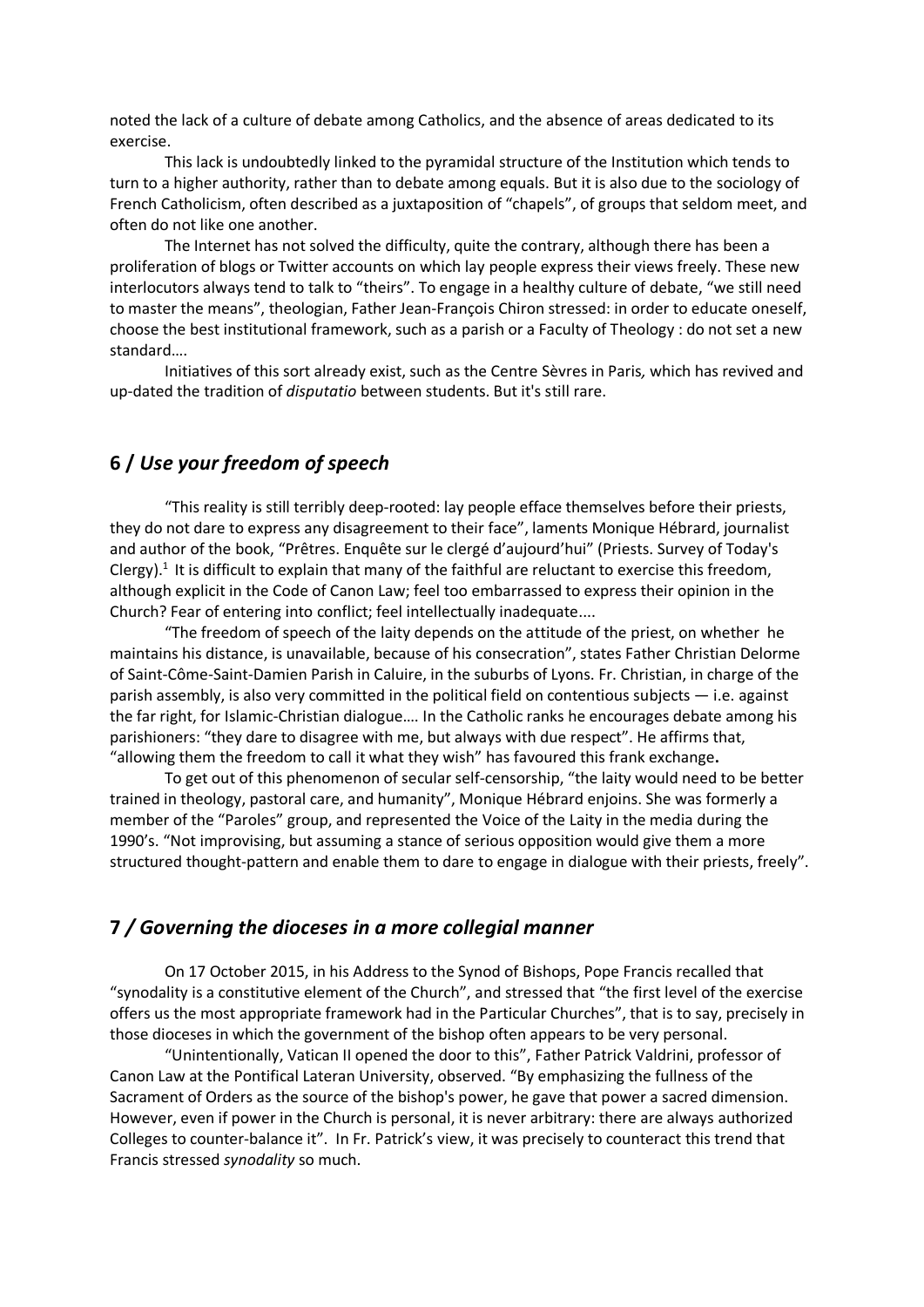In his speech in October 2015, the Pope recalled that apart from the Diocesan Synods there are various Councils around the bishop, and he underlined that: "these means of Synodality, even when they prove wearisome, must be valued as an opportunity for listening and sharing".

In practice, these Councils have undergone deviation. Thus, the College of Consultors, which the bishop is obliged to consult on the most important matters: (this "Council of Sages", heir to the former Cathedral Chapter considered to be the "Bishop's senate"), no longer necessarily acts as the counter-power it was reputed to be. All too often, the Bishop appoints his Vicars General or clergy who then, by their function, support the bishop and his decisions.

As for the Pastoral Council, open to the laity but only on an advisory basis, which the Code of Canon Law does not yet oblige the bishop to appoint; nor is he even obliged to publish its work. This precariousness of the Pastoral Council also exists at the parish level where, sometimes, the priests do not hesitate to by-pass these lay people, perceived as seeking to slow down their initiatives.

## **8 /** *Entrust the laity with responsibility*

In this battle against clericalism, the laity has to take a stand: both symbolically and by assuming positions of high responsibility. Archbishop Jérôme Beau of Bourges, and President of the Episcopal Commission for Ordained Ministers and Lay People on Ecclesial Mission (CEMOLEME), states that shortly it will be necessary to ask oneself: "what constitutes the vocation of the lay person?".

Even in the Vatican, Pope Francis would like to see lay people at the head of the important organizations directing the Church. In an interview with « Intercom » magazine, Cardinal Kevin Farrell, Prefect of the Dicastery for Laity, Family and Life, said that the Pope had confided to him "his weariness at seeing all the congregations taking the lead in absolutely everything". These congregations are all headed by priests or bishops. And Cardinal Farrell added: "the most important people in the Church are not the priests or bishops, but the lay people".

These hopes have still to take shape in the governance of the Church. A layman, on ecclesial mission in the Diocese of Paris for over eight years, observed "that he had not seen the laity so much as take a decisive place" in his diocese where "priests are not yet lacking". According to him, this is "partly due to a lack of training, especially of the pastoral workers, and the fact that some priests do not view them as sufficiently qualified, compared to them". In spite of the fact that a real training effort was made in the French dioceses.

This mistake is logical according to Anne Soupa, President of the Catholic Conference of the Baptized Francophones (CCBF), because, "Since the eleventh century, the priest, by his different nature, has been invested with the 'triple munus' of teaching, sanctifying and governing. That must change".

To this end the CCBF wrote an open letter to the Bishops of France, urging them to hold a meeting on Church Governance to discuss the question of: "joint-governance with all the baptized" of the ecclesiastical institutions.

#### **9 /** *Involve more women in the training of priests*

"This ordering and this familiarity with the feminine, so present in parishes and many ecclesial contexts, are beneficial to the human and spiritual formation of the seminarian and should always be seen in a positive light", *Ratio Fundamentalis Institutionis Sacerdotalis,* n. 95, (2016), promulgated by the Congregation for the Clergy. These Proposals follow up the Recommendations of the Final Report (2015) of the Synod on the Family, which called for "enhancing the value" of feminine participation in the formation of future priests. However, this is far from being the case.

Of course, there are a few women teachers in most seminaries in France. But they are generally "allotted disciplines without direct theological bearing, such as classical languages or